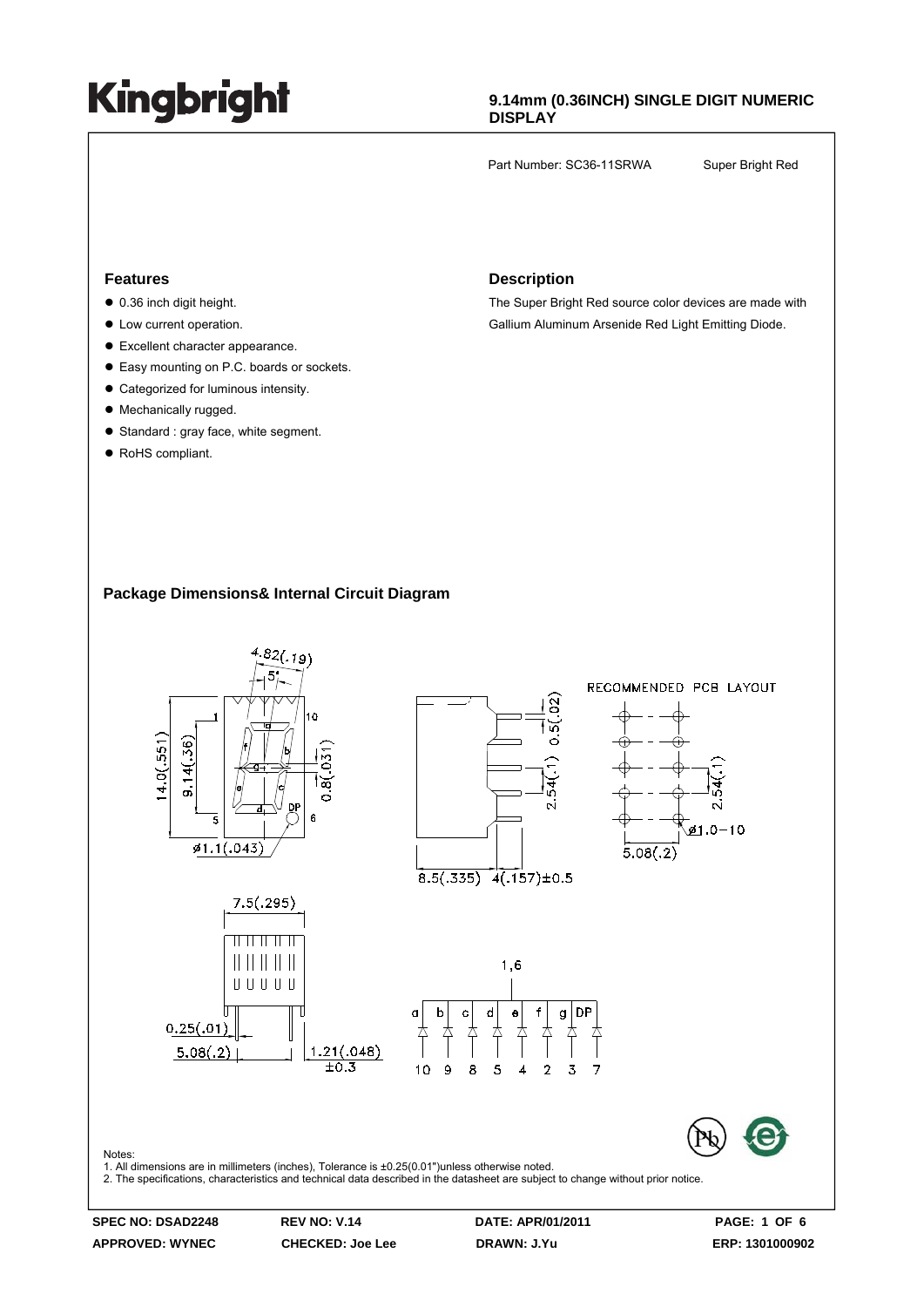| <b>Selection Guide</b> |                           |                |                        |       |                                      |  |  |  |  |  |
|------------------------|---------------------------|----------------|------------------------|-------|--------------------------------------|--|--|--|--|--|
| Part No.               | <b>Dice</b>               | Lens Type      | Iv (ucd) [1]<br>@ 10mA |       | <b>Description</b>                   |  |  |  |  |  |
|                        |                           |                | Min.                   | Typ.  |                                      |  |  |  |  |  |
| SC36-11SRWA            | Super Bright Red (GaAlAs) | White Diffused | 5600                   | 10000 | Common Cathode,<br>Rt. Hand Decimal. |  |  |  |  |  |

Note:

1. Luminous intensity/ luminous Flux: +/-15%.

#### **Electrical / Optical Characteristics at TA=25°C**

| Symbol              | <b>Parameter</b>         | <b>Device</b>    | Typ. | Max. | <b>Units</b> | <b>Test Conditions</b> |
|---------------------|--------------------------|------------------|------|------|--------------|------------------------|
| λpeak               | Peak Wavelength          | Super Bright Red | 660  |      | nm           | $IF=20mA$              |
| <b>AD [1]</b>       | Dominant Wavelength      | Super Bright Red | 640  |      | nm           | $IF=20mA$              |
| $\Delta\lambda$ 1/2 | Spectral Line Half-width | Super Bright Red | 20   |      | nm           | $IF=20mA$              |
| С                   | Capacitance              | Super Bright Red | 45   |      | pF           | $V_F = 0V$ : f = 1MHz  |
| VF [2]              | <b>Forward Voltage</b>   | Super Bright Red | 1.85 | 2.5  | V            | $IF=20mA$              |
| <b>IR</b>           | <b>Reverse Current</b>   | Super Bright Red |      | 10   | uA           | $V_R = 5V$             |

Notes:

1.Wavelength: +/-1nm.

2. Forward Voltage: +/-0.1V.

### **Absolute Maximum Ratings at TA=25°C**

| <b>Parameter</b>                       | <b>Super Bright Red</b>              | <b>Units</b> |  |
|----------------------------------------|--------------------------------------|--------------|--|
| Power dissipation                      | 75                                   | mW           |  |
| DC Forward Current                     | 30                                   | mA           |  |
| Peak Forward Current [1]               | 155                                  | mA           |  |
| Reverse Voltage                        | 5                                    | v            |  |
| Operating / Storage Temperature        | -40 $^{\circ}$ C To +85 $^{\circ}$ C |              |  |
| Lead Solder Temperature <sup>[2]</sup> | 260°C For 3-5 Seconds                |              |  |

Notes:

1. 1/10 Duty Cycle, 0.1ms Pulse Width.

2. 2mm below package base.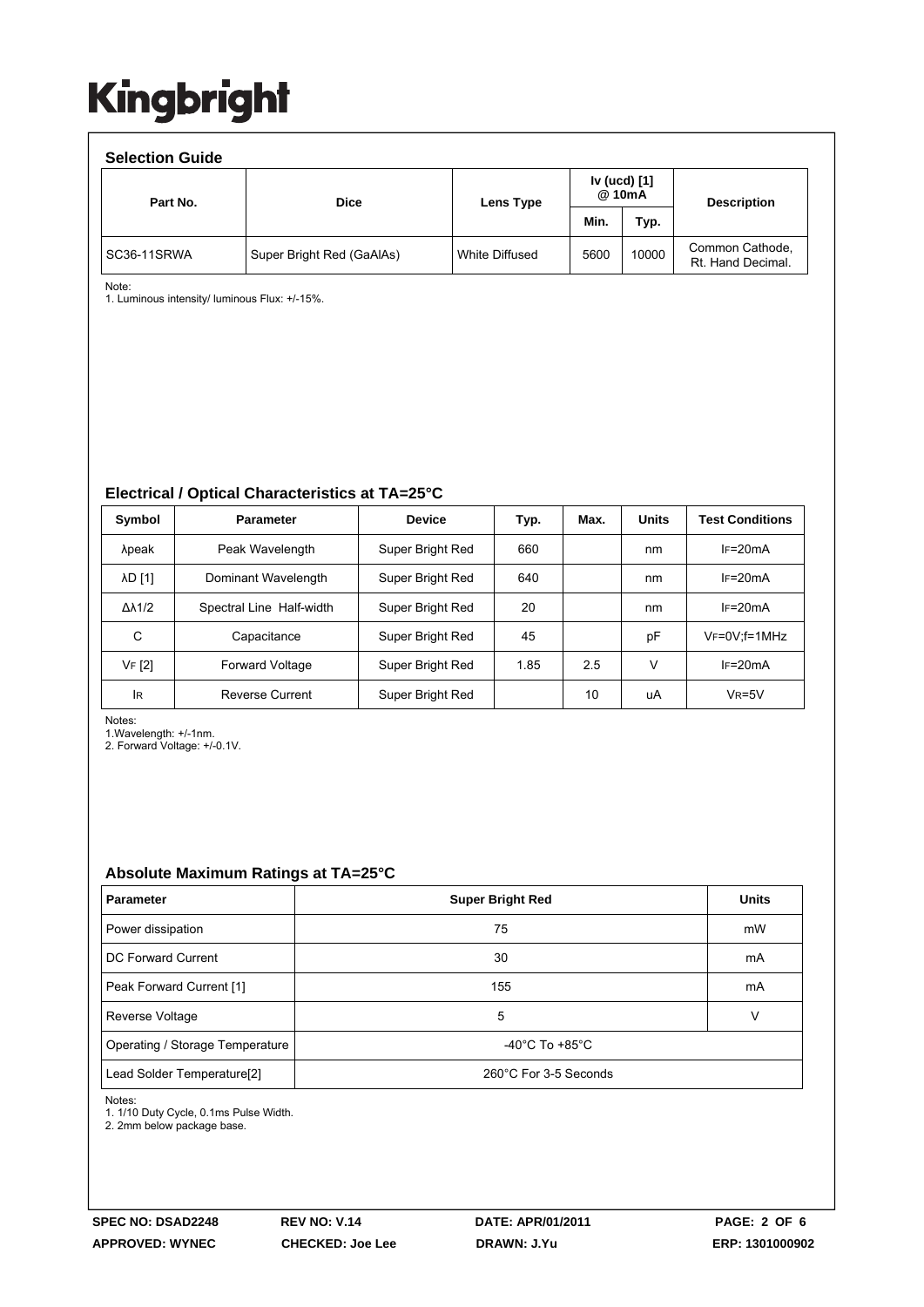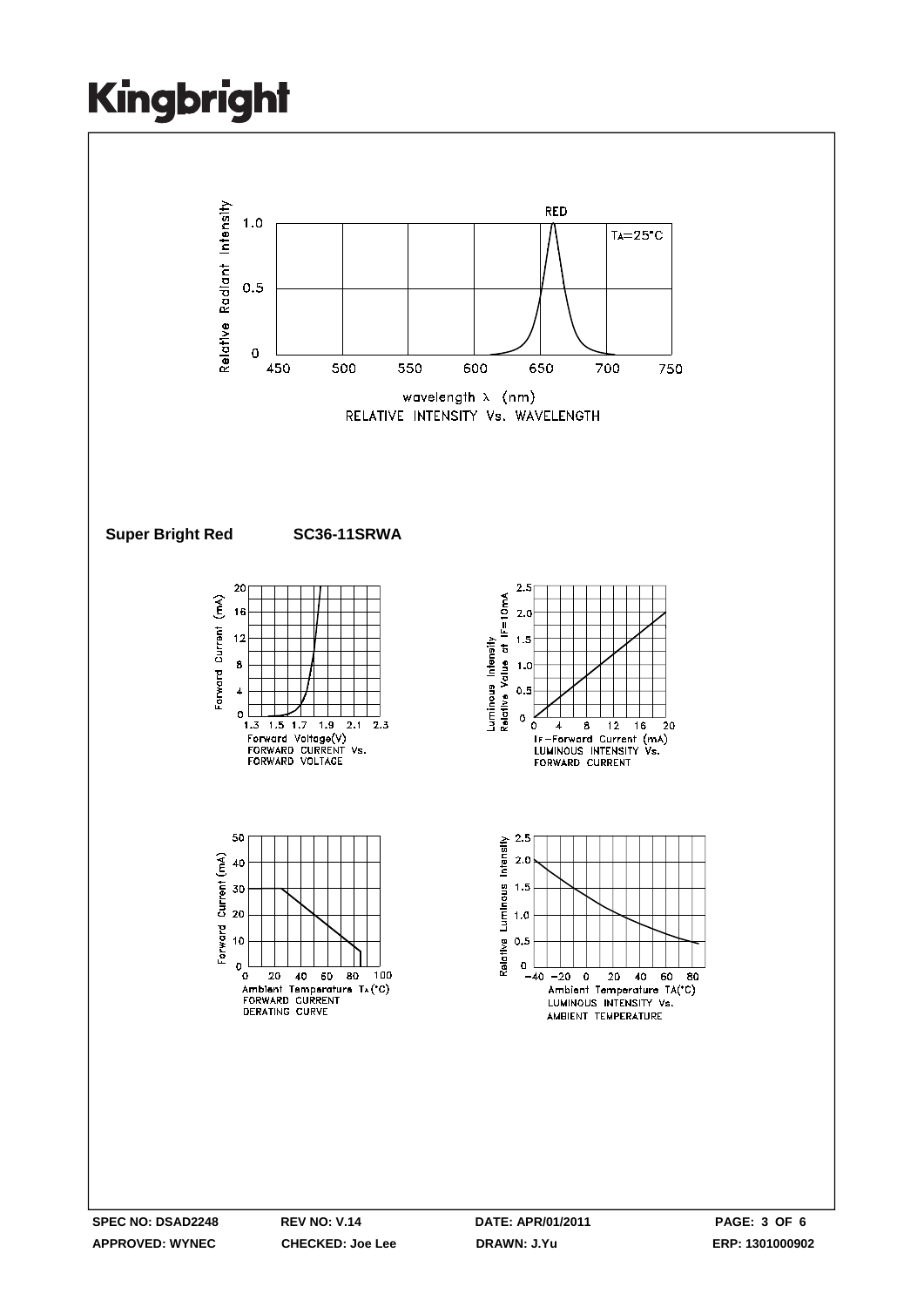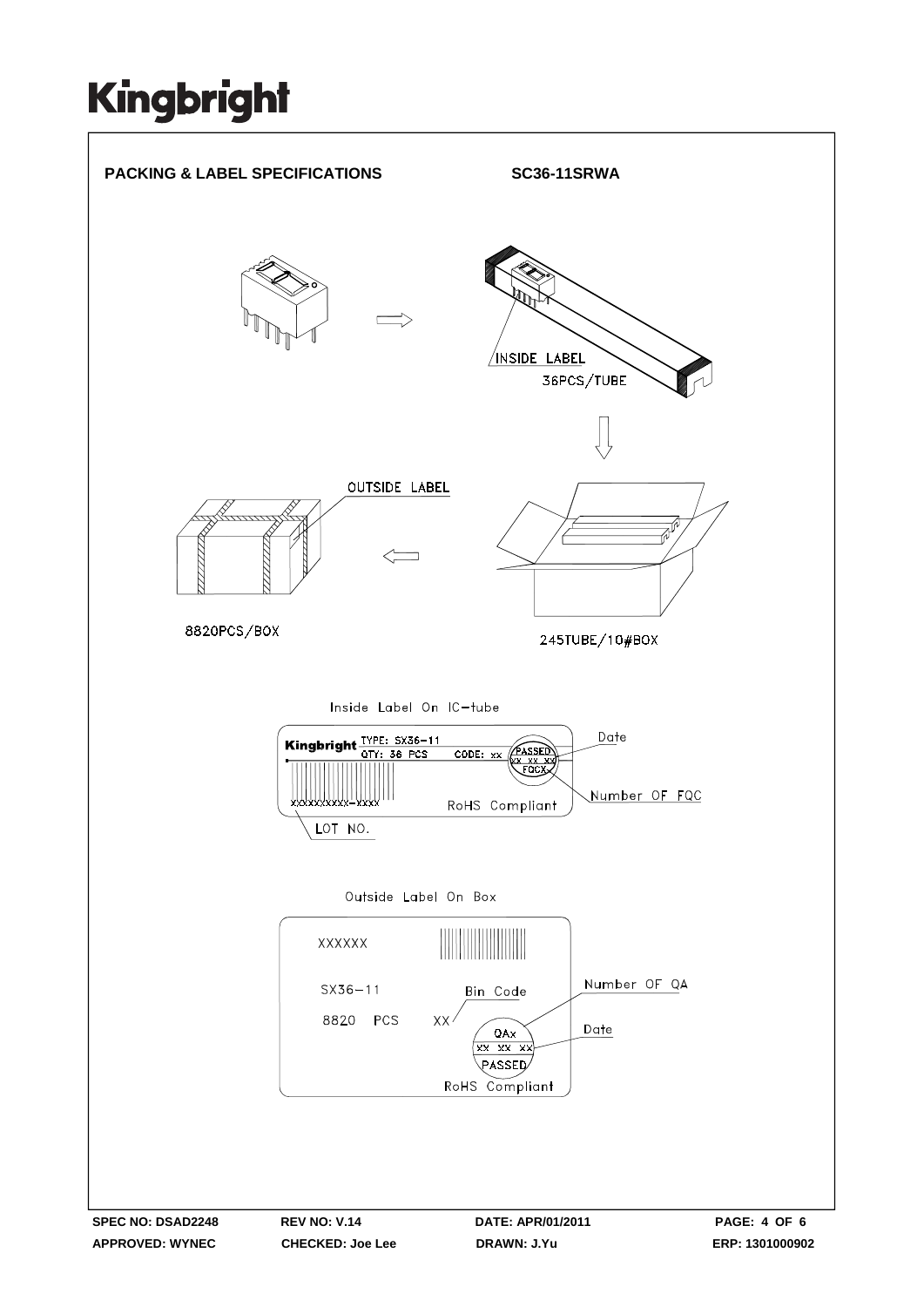